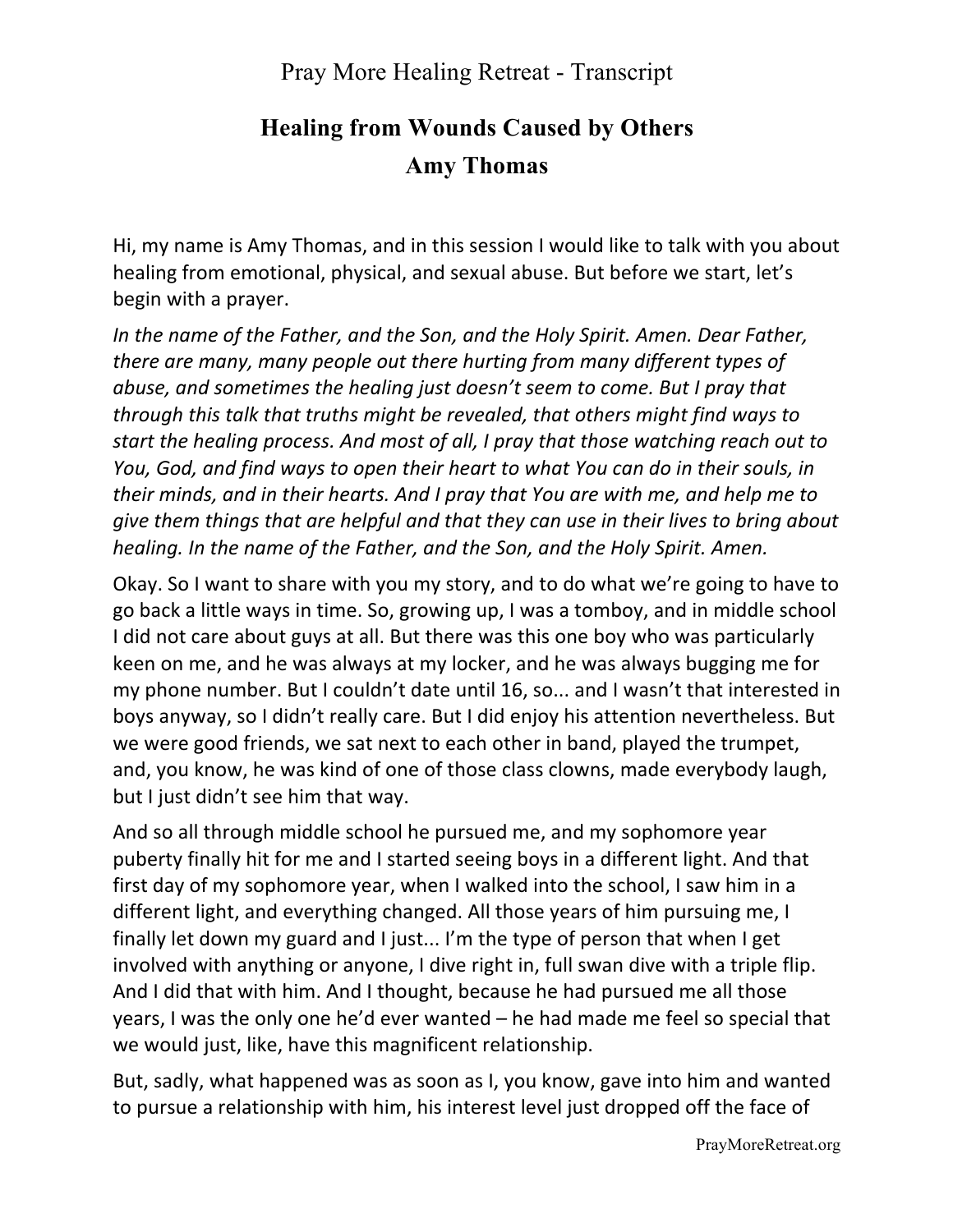the earth. And we dated, but it was never in a fulfilling way. He never actually took me out on a date, he mostly just had me over at his house and we didn't really do anything. And slowly, as our relationship went on, he... he started to say things that were emotionally hurtful. Like when we would be at the mall, he would just comment and comment about the other pretty girls that were there, and why couldn't I look like them. And because we were in band together, we were in pep band during basketball season, and of course, you know, the cheerleaders and the dance team would come out at halftime, and he would always make comments about, oh, you know, "Oh, they're so good-looking. Why can't you be like them?" And this just really hurt my self-esteem.

And he was always saying things to knock me down just a little bit. And because I had put so much of myself into him, I couldn't walk away. I mean, I was totally vested in this guy. And just as time went on, my self-esteem fell further and further. He's not the one I wanted to focus on, but he really tanked my selfesteem. And when I finally got the courage to leave him after many, many months of emotional  $-$  it did get physical, he ended up hitting me with a baseball bat, he was mean to me a lot of the times. But I finally got the courage to break up with him. But my self-esteem was so low, and I felt so bad about myself, that really I thought the only way, I just... I needed to prove that I was loveable. The thing with him was that I just couldn't understand why he didn't love me. What was it about me? Something was wrong with me. I was always trying to be that girl that he wanted me to be, or I thought he wanted me to be. And so I was always just trying to be somebody who I wasn't.

So anyway, I quickly got into another relationship my junior year with a friend of his, and I mostly did it for very bad reasons. I wanted to make the first boyfriend jealous, which is never a good reason to start dating somebody else. Anyway, this guy, he took it to a whole 'nother level of abuse. And I don't want to go into tons and tons of detail with you, but anyway, one night... he was in college already when I was a junior, and I drove to his college and I was going to pick him up and visit him that night. And I never really enjoyed being with him, and I remember very clearly that night I did not want to go. It was like, ugh, I just did not want to go see him. Again, I just felt like I had to stay with him because having a boyfriend gave me worth or something in my mind.

And I got there, and when I got to his college he came outside with 2 other friends. And my boyfriend said, you know, "Scoot over. Get in the back. I'm driving." And I didn't like that, but I did it anyway. And anyway, he drove to a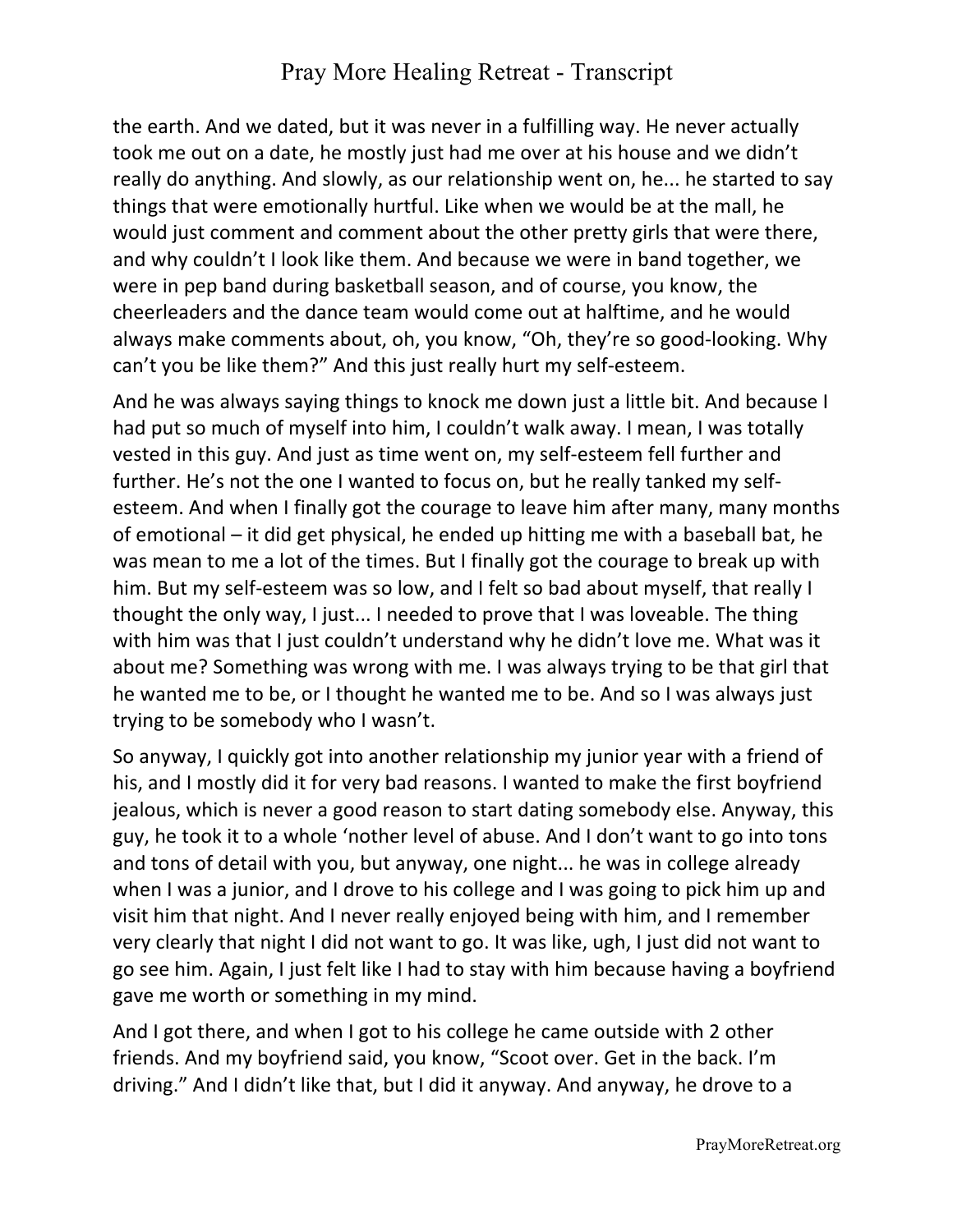secluded place. And as we were there, he pulled out a bag of weed, marijuana, and him and his friends started smoking it, and I wanted no part of it. So I got out of the car, and I went around to the back, and I just kind of leaned against the car, and I was just like "What am I doing? Why am I here?" And then they got out of the car. And, again, and like I said, I'm not going to go into details, but the worst night of my life happened. And I can't remember all of it, which maybe is a grace from God, but I do remember a lot of bits and pieces of it that I can't quite put together. 

And, anyway, I was sexually abused. I don't remember driving back to their college, I don't remember how I got into the driver seat, I don't remember anything. The next thing that I knew I woke up in the middle... I was slamming on my brakes in the middle of a red light of an intersection, and I looked down and I was covered with grass and dirt, and I just was like "Oh my God, what has happened?" And I was kind of in a state of shock. And I drove home, I knew what had happened, but I just could not process anything. And so I got home, it was very late, and I parked in the driveway, and I got out. And I was going to go in and tell my dad, and it was late and my mom and dad were already in bed. And I went to the door, and my parent's bedroom was closed, and I raised my fist getting ready to knock, and I stopped because I thought "If I tell my dad, he will go kill him, kill them, and I'll be visiting my dad in prison." And so I just didn't do it.

So I was still just so upset, and I went to the one place where I felt confident in myself, and that was the track field. So I went to my high school track field late at night, on the 50-yard line, I walked out there, the moon was shining, and I just fell to my knees. And to my everlasting shame, I cursed God that night. I was in a lot of pain, and I could not understand how a good and loving God would allow such a bad thing to happen to a good girl, you know, I was a pretty good girl. And I told God, I said "You know what? You turned Your back on me, I'm going to turn my back on You, and I'll do this on my own."

And so I did. I still believed in God, but my relationship with Him was just nonexistent. I was mad, and I tried all kinds of different ways to cope with what happened. I tried drinking, I tried other guys. I had zero confidence. I was very angry inside, but the one thing I had was that I was not going to forget these guys. Not going to do it. They did not deserve it, I owed them nothing, and so I was going to hold on to that. So over time it just made me so bitter and angry, and I think back on myself when I was in college  $-$  this happened when I was  $17 -$  and I hadn't told anybody. And I was trying to process this all on my own, and I didn't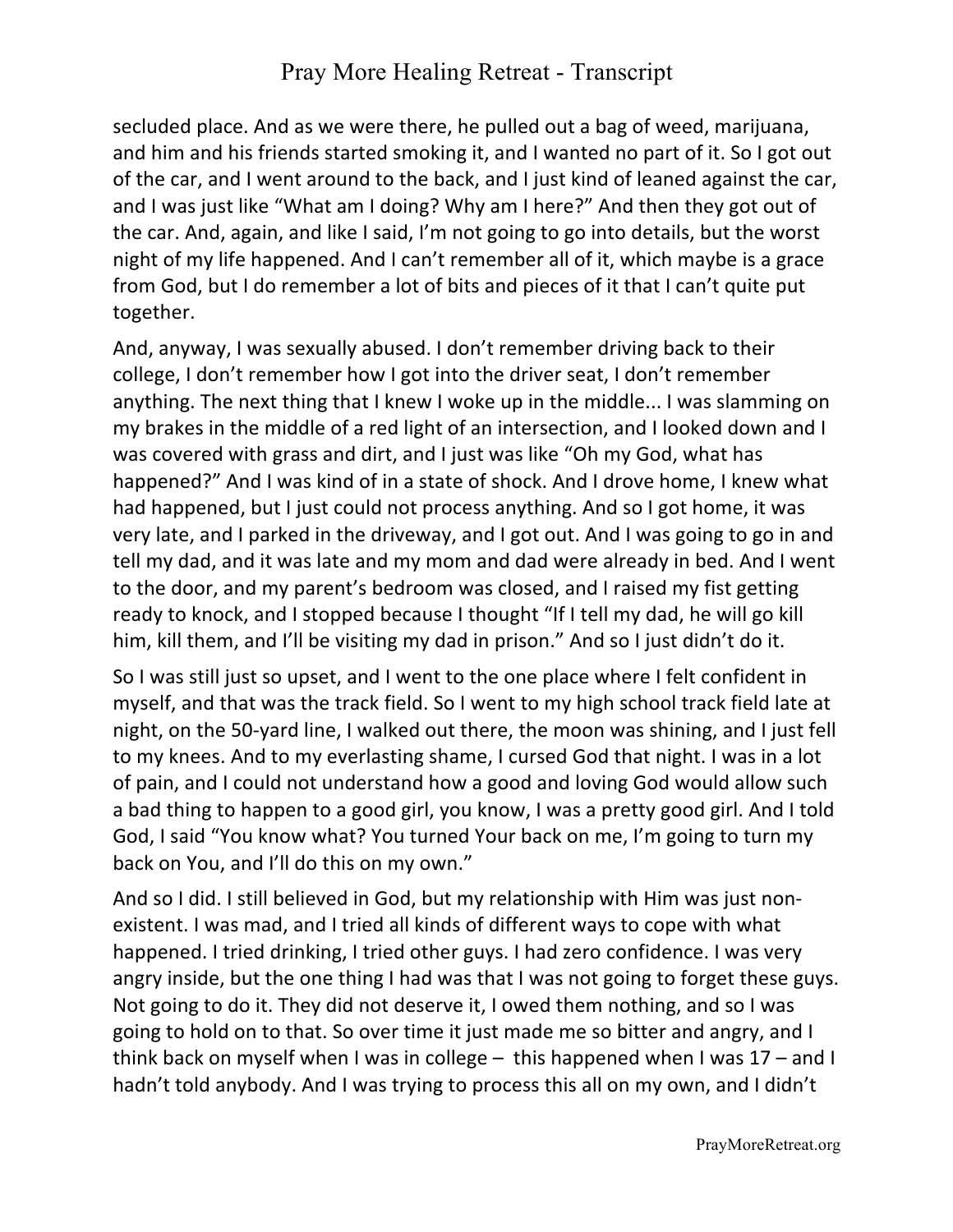have anybody to tell, and I was not healing, I was not healing, and I was very angry. 

And I look back on myself and I was always lashing out at people, and a lot of that was I was mad about something, but it was this hurt that was inside of me. And I was... I was not an enjoyable person to be around. Well, flash forward, I met my husband, we got married, he's a wonderful man. When we met, he was Cradle Catholic, I was Protestant. I can't go into all the details, but when I met my husband I finally was given that permission. I loved him so much and I didn't want to bring a bunch of baggage into our marriage, but he was a safe person to start talking to. And so I started opening up all of this hurt and pain in my life, and he listened, and he was a great comfort to me, and he started me on that road to healing. 

But there was other things that I needed to heal from, and that's what I really want to talk to you about today. 8 years into our marriage, I converted to the Catholic faith, and... all on my own, my husband didn't pressure me. But what was interesting was I had to do my first reconciliation, but I had this one sin that I just did not want to confess. I mean, I had cursed God. I mean, talk about just the worst of the worst sin. And I... I told the priest when I went in and I said "I have a sin that is... it's just huge." And he said "Let's just give it a try. Just start talking to Jesus." And when he gave me that permission in my first reconciliation, I mean tears were just streaming down my face.

And I just told him the whole story, how I couldn't forgive, what I had done on that 50-yard line, all the bad ways I had coped afterwards that were sinful. And when he put his hand on my head and said the words of absolution, I just felt like my heart, my soul had been let out of a cage. I cannot describe the weightlessness that I felt. It was just magnificent. And I learned, in time, to forgive those who had hurt me. And I haven't forgotten, and that's something that's never going to happen – as humans we just don't have that ability to just forget wrongs – but I did learn to forgive them, whether they deserved it or not. It opened up healing in me. 

So there are 2 things I want to leave you with. Wounds from others can really hurt us, and it's natural to not want to forgive them. But I promise you, if you give them forgiveness it will start you on the road to healing. It doesn't mean you have to agree with what they did, it doesn't mean you have to accept it, it doesn't mean that you are condoning what they did in any way. Forgive them and let God handle that, and He will deal with it in His own way.